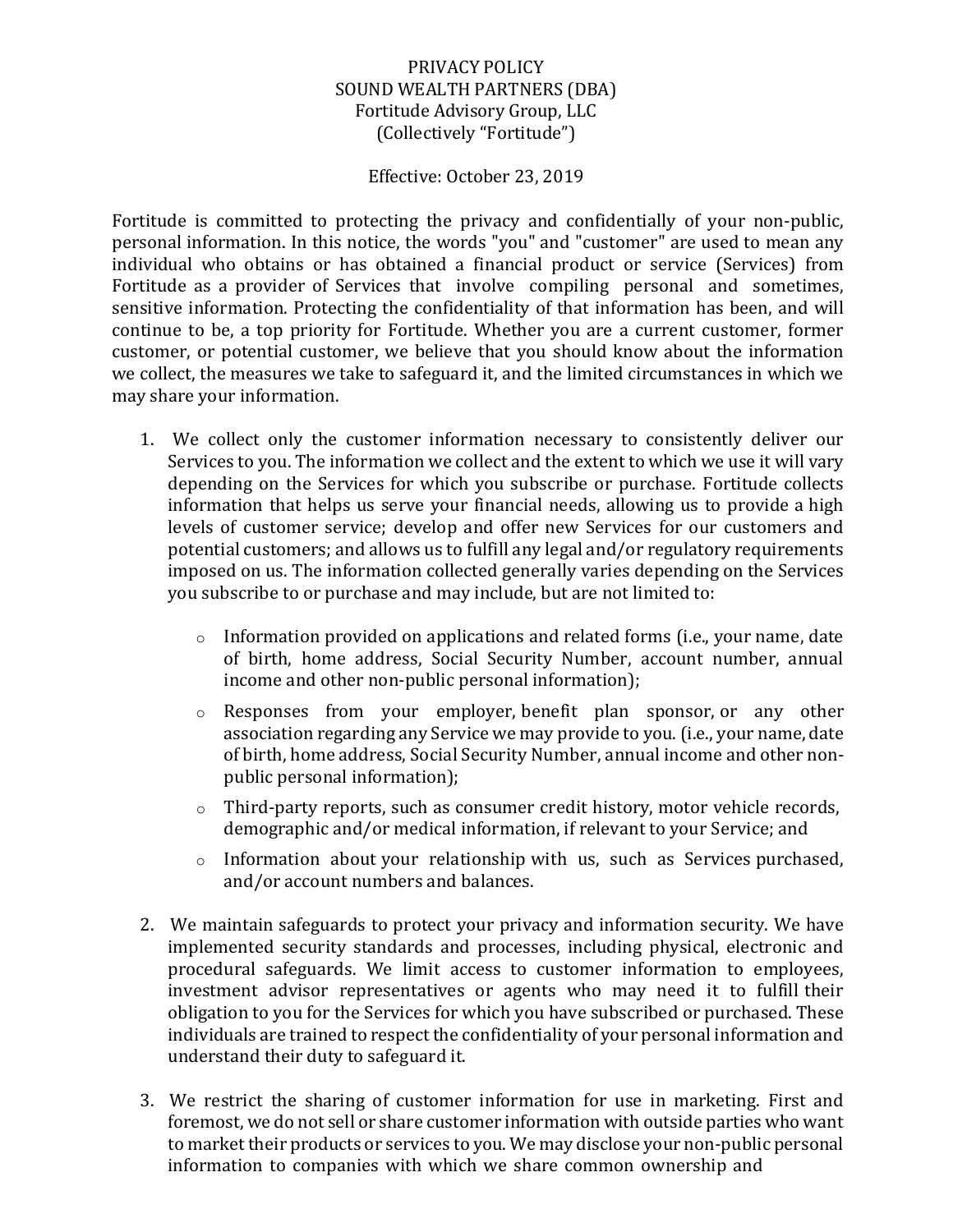with institutions with which we have joint marketing agreements. We have confidentiality agreements in place with such companies. Fortitude

As a provider of a wide variety of Services, we may identify opportunities to enhance customer service or to offer you additional Services offered by Fortitude. However, Fortitude will not share information about you with others that could be used to make insurance underwriting or lending decisions about you, unless you direct us to or unless we notify you first and give you a chance to opt-out. In addition, we will not use certain nonpublic, personal information (such as income, account history or credit history) received from any affiliate in order to market its products or services to you unless you direct us to, or unless we notify you first and give you a chance to opt‐out. Similarly, we will not share non‐public, personal information with third‐party financial services entities, such as banks, credit unions, credit union service corporations, insurance companies, or securities, broker/ dealers, for purposes of joint marketing unless you direct us to, or unless we notify you first and give you a chance to opt‐out.

We share customer information as necessary for business, regulatory, and servicing purposes. We will share customer information to facilitate or service a transaction you have requested, but only in accordance with all applicable federal and/or state laws. For example:

- o In some cases, your information (i.e., your name, home address, date of birth, and Social Security Number, account number and other non-public personal information) may be provided to other affiliates of Fortitude, to process or service a transaction you have requested or to facilitate enhanced customer service;
- o We may share or exchange information with companies engaged to work with us, such as third-party administrators and vendors hired to effect, administer or enforce a transaction or service that you request or authorize; to develop or maintain software; to perform marketing research; or to provide us with demographic information to develop marketing plans. We require these companies to maintain the confidentiality of customer information and use it only for the purpose for which it was provided;
- o We may provide information to reputable consumer reporting agencies in connection with your application or renewal of any Services subscribed or purchased;
- o We may also share customer information in compliance with any federal or state law, statute or regulation (i.e., in response to a subpoena, to prevent fraud, and to comply with rules of, or inquiries from industry regulators or law enforcement); and
- o In addition, the investment advisor representative with whom you work with to obtain Services may use the personal information about you in his or her own files to advise you of other products or to help you with your overall financial strategy.

We will reaffirm this policy annually in writing, as long as you maintain an ongoing relationship with Fortitude or any of its affiliates. We recognize that your relationship with your investment advisor representative is important.

o If you are a participant of an employer-sponsored plan, your investment advisor representative may be under an agreement that restricts the transfer of your personal information and/or your employer sponsored plan account to any new firm.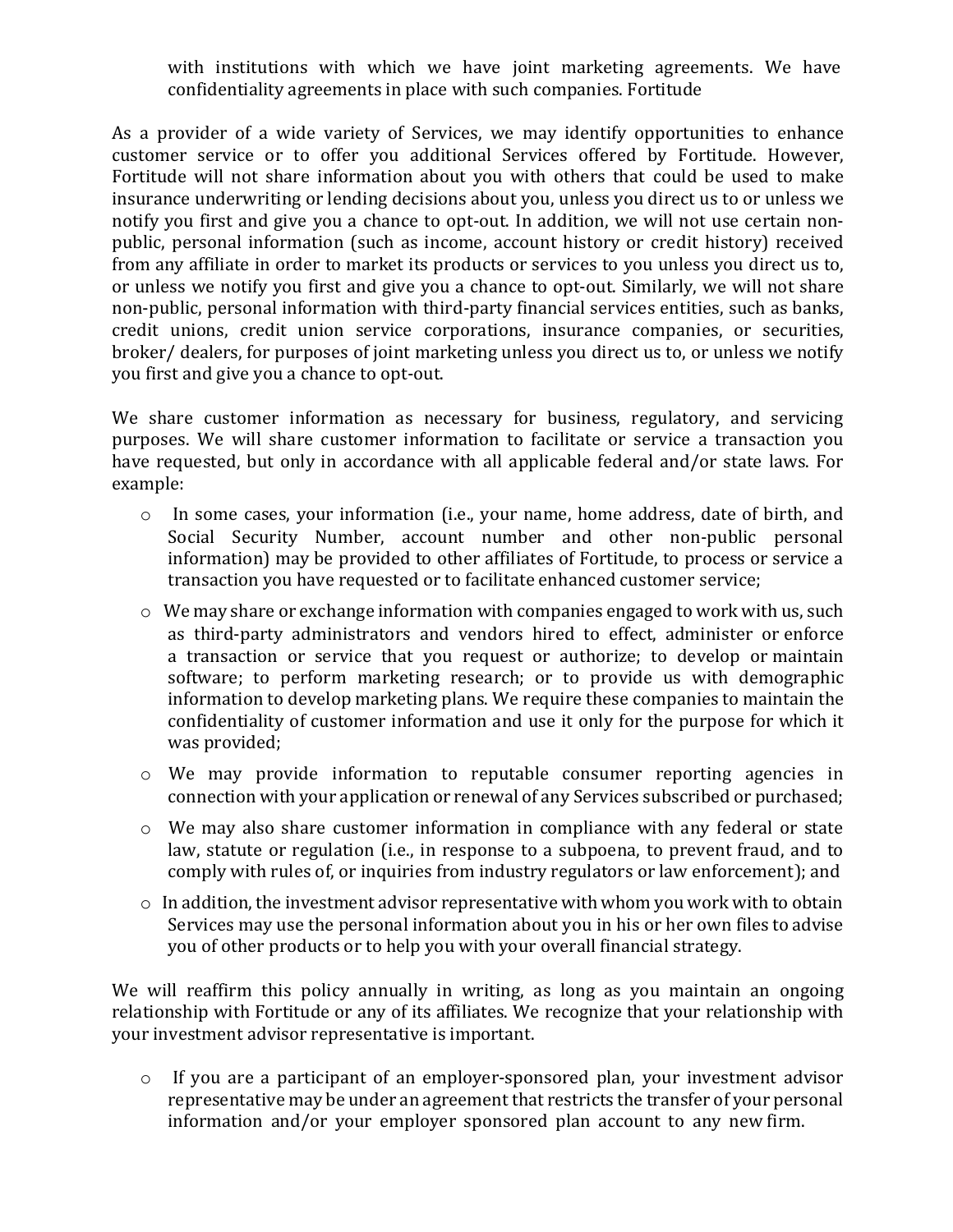- o Should your investment advisor representative decide to transfer his or her registration to another firm, your investment advisor representative may wish to continue to service your account(s) at the new firm. With your authorization, and in accordance with Regulation S‐P, which covers the manner and use of, privacy and safeguarding of your personal information, your investment advisor representative may take your personal information to the new firm.
- o Opting Out *If either your investment advisor representative or your financial institution transfers to another firm and you do not want Fortitude to share or disclose your personal financial information to that new firm, please contact us at 253-470-4977 to opt out*.
- o Opting In If your primary address is in a state that requires your affirmative consent to share your personal financial information with your investment advisor representative's new firm, then you must give your written consent before such information will be shared. Currently, the states that require affirmative consent are: Alaska; California; Illinois; Maine; Massachusetts; Missouri; New Hampshire; North Dakota; and, Vermont. This list of states is subject to change without notice.

# **Online Privacy**

This privacy statement describes how Fortitude uses and protects personal information it collects from individuals who use this site. Material changes to this privacy policy will be posted here. Your continued use of this site after any changes are posted will be considered acceptance of those changes.

### **Your Personal Information**

Fortitude generally records certain usage information, such as the number and frequency of visitors to its website. This information may include the sites that you access immediately before and after your visit to its website, the internet browser you are using, and your IP address. If Fortitude uses such data at all, it will be on an aggregate basis, and Fortitude will not disclose to third parties any information that could be used to identify you personally. In order to obtain access to certain services provided via its website and request certain information regarding Fortitude via its website, you may be required to provide personally identifiable information such as your name, postal address, e-mail address, telephone number, facsimile number and investor status. You can choose not to provide this information, but then you might not be able to gain access to such information and services.

### **Security**

Fortitude shall exercise commercially reasonable efforts to maintain the confidentiality of all information provided in connection with your use of its website. However, Fortitude cannot guarantee the security of your personally identifiable information.

### **Use of Cookies and web beacons**

Fortitude does not employ cookies nor web beacons at its website.

# **Third-Party Sites**

The Fortitude website may link to other Internet sites controlled by third parties not affiliated with Fortitude. These sites may have privacy statements that differ from this privacy statement. You should review the privacy statement of any third party site you access from this site. Please be aware that Fortitude is not responsible for the security, content or privacy policies of such other sites.